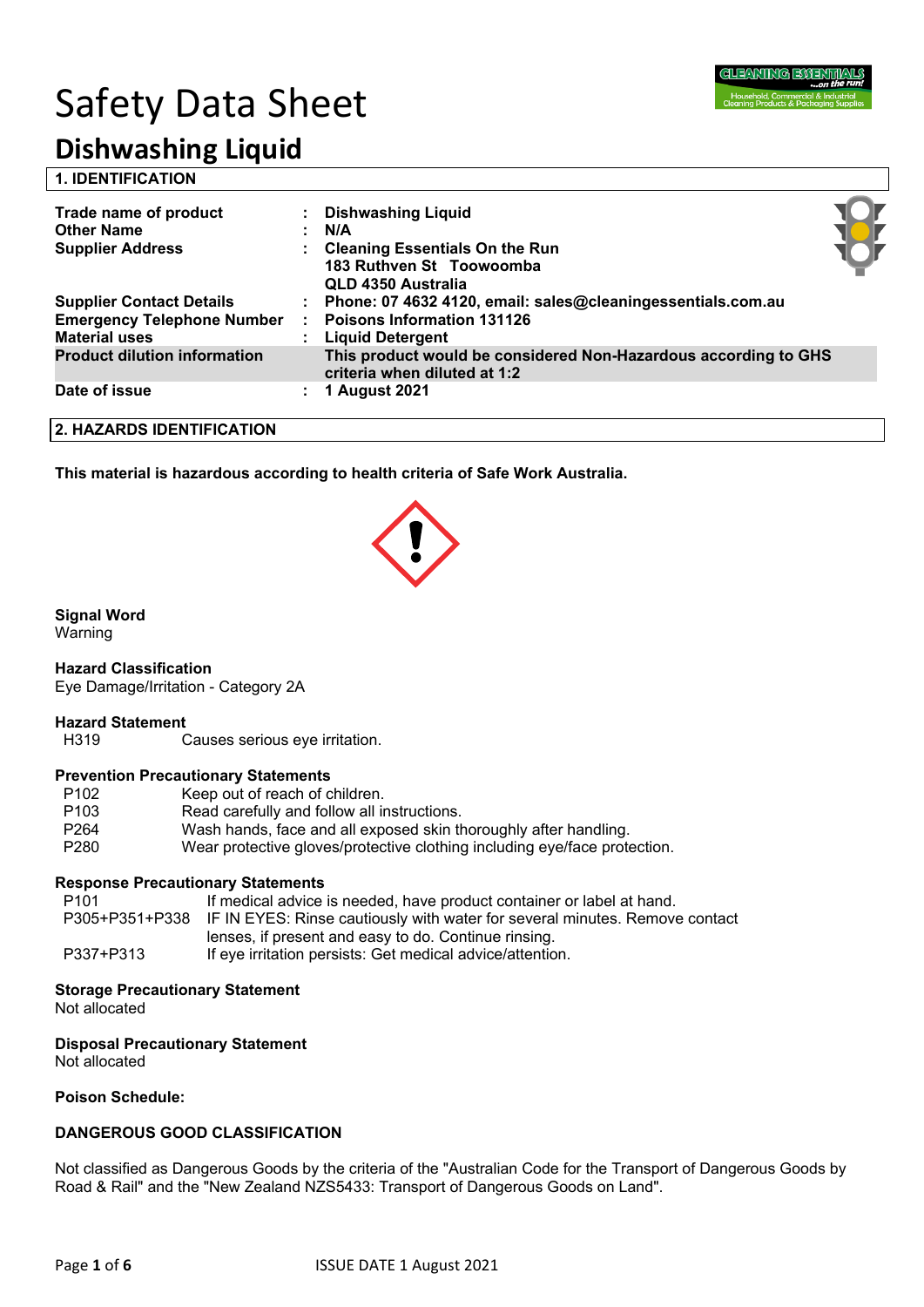# **Dishwashing Liquid**

#### **3. COMPOSITION INFORMATION**

| <b>CHEMICAL ENTITY</b>                                                                                                                                                                      | CAS NO                   | <b>PROPORTION</b>                                 |
|---------------------------------------------------------------------------------------------------------------------------------------------------------------------------------------------|--------------------------|---------------------------------------------------|
| Benzenesulfonic acid, dodecyl-, sodium salt<br>Poly(oxy-1,2-ethanediyl), .alpha.-sulfo-.omega.-hydroxy-, C12-14-alkyl<br>ethers, sodium salts<br>Ingredients determined to be Non-Hazardous | 25155-30-0<br>68891-38-3 | $1 - 5 \%$<br>$1 - 5\%$<br><b>Balance</b><br>100% |

#### **4. FIRST AID MEASURES**

If poisoning occurs, contact a doctor or Poisons Information Centre (Phone Australia 131 126, New Zealand 0800 764 766).

**Inhalation:** Remove victim from exposure - avoid becoming a casualty. Remove contaminated clothing and loosen remaining clothing. Allow patient to assume most comfortable position and keep warm. Keep at rest until fully recovered. Seek medical advice if effects persist.

**Skin Contact:** If skin or hair contact occurs, remove contaminated clothing and flush skin and hair with running water. If swelling, redness, blistering or irritation occurs seek medical assistance.

**Eye contact:** If in eyes, hold eyelids apart and flush the eyes continuously with running water. Continue flushing until advised to stop by the Poisons Information Centre or a Doctor; or for at least 15 minutes and transport to Doctor or Hospital.

**Ingestion:** Rinse mouth with water. If swallowed, do NOT induce vomiting. Give a glass of water to drink. Never give anything by the mouth to an unconscious patient. If vomiting occurs give further water. Seek medical advice.

**PPE for First Aiders:** Wear gloves, safety glasses. Available information suggests that gloves made from should be suitable for intermittent contact. However, due to variations in glove construction and local conditions, the user should make a final assessment. Always wash hands before smoking, eating, drinking or using the toilet. Wash contaminated clothing and other protective equipment before storing or re-using.

**Notes to physician:** Treat symptomatically.

#### **5. FIRE FIGHTING MEASURES**

**Hazchem Code:** Not applicable.

**Suitable extinguishing media:** If material is involved in a fire use water fog (or if unavailable fine water spray), alcohol resistant foam, standard foam, dry agent (carbon dioxide, dry chemical powder).

**Specific hazards:** Non-combustible material.

**Fire fighting further advice:** Not applicable.

#### **6. ACCIDENTAL RELEASE MEASURES**

#### **SMALL SPILLS**

Wear protective equipment to prevent skin and eye contamination. Avoid inhalation of vapours or dust. Wipe up with absorbent (clean rag or paper towels). Collect and seal in properly labelled containers or drums for disposal.

#### **LARGE SPILLS**

Clear area of all unprotected personnel. Slippery when spilt. Avoid accidents, clean up immediately. Wear protective equipment to prevent skin and eye contamination and the inhalation of vapours. Work up wind or increase ventilation. Contain - prevent run off into drains and waterways. Use absorbent (soil, sand or other inert material). Collect and seal in properly labelled containers or drums for disposal. If contamination of crops, sewers or waterways has occurred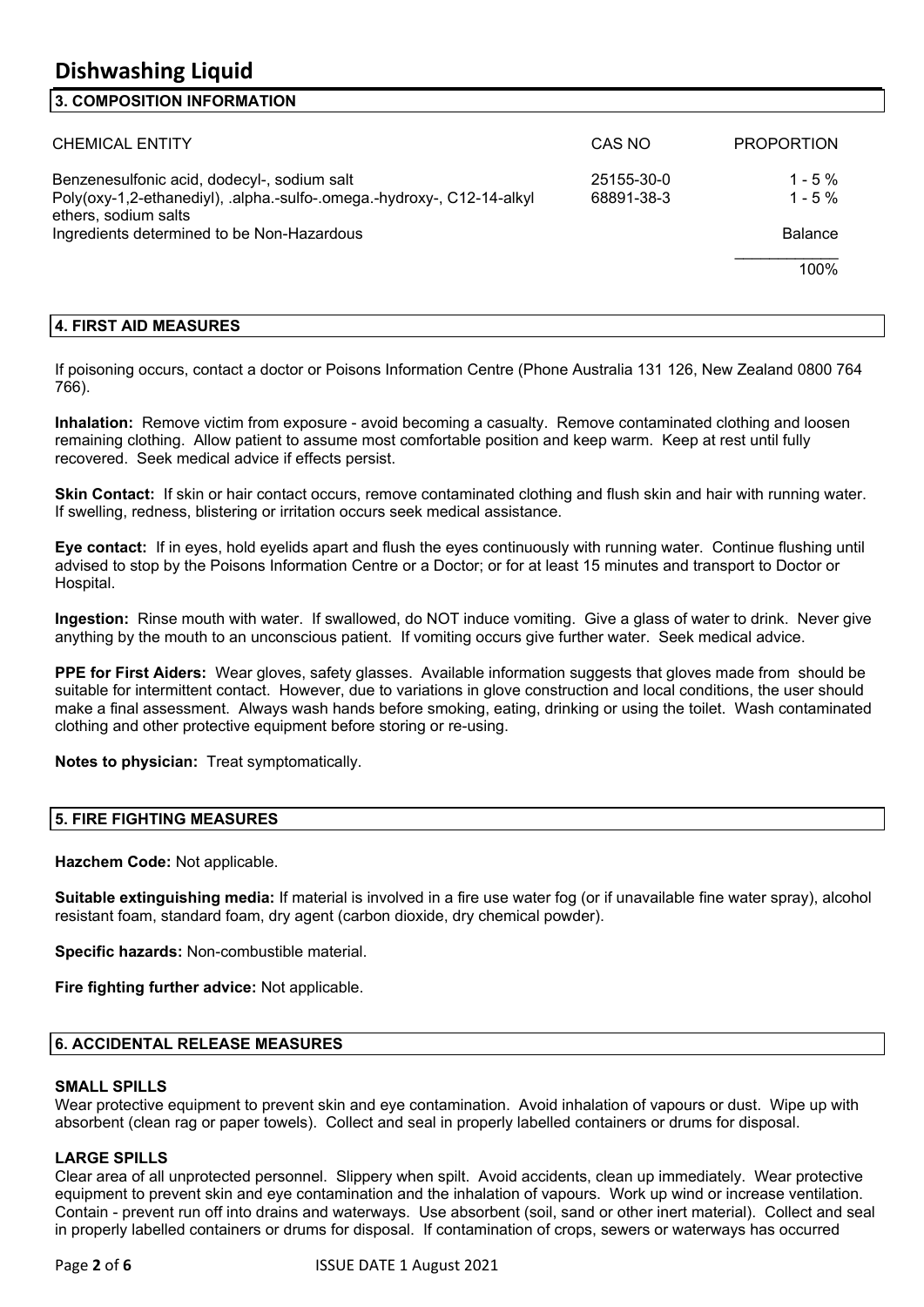### **Dishwashing Liquid**

advise local emergency services.

#### **Dangerous Goods - Initial Emergency Response Guide No:** Not applicable

#### **7. HANDLING AND STORAGE**

**Handling:** Avoid eye contact and repeated or prolonged skin contact. Avoid inhalation of vapour, mist or aerosols.

**Storage:** Store in a cool, dry, well-ventilated place and out of direct sunlight. Store away from foodstuffs. Store away from incompatible materials described in Section 10. Store away from sources of heat and/or ignition. Keep container standing upright. Keep containers closed when not in use - check regularly for leaks.

#### **8. EXPOSURE CONTROLS / PERSONAL PROTECTION**

**National occupational exposure limits:** No value assigned for this specific material by Safe Work Australia.

**Biological Limit Values:** As per the "National Model Regulations for the Control of Workplace Hazardous Substances (Safe Work Australia)" the ingredients in this material do not have a Biological Limit Allocated.

**Engineering Measures:** Natural ventilation should be adequate under normal use conditions.

**Personal Protection Equipment:** GLOVES, SAFETY GLASSES.

Personal protective equipment (PPE) must be suitable for the nature of the work and any hazard associated with the work as identified by the risk assessment conducted.

Wear gloves, safety glasses. Available information suggests that gloves made from should be suitable for intermittent contact. However, due to variations in glove construction and local conditions, the user should make a final assessment. Always wash hands before smoking, eating, drinking or using the toilet. Wash contaminated clothing and other protective equipment before storing or re-using.

**Hygiene measures:** Keep away from food, drink and animal feeding stuffs. When using do not eat, drink or smoke. Wash hands prior to eating, drinking or smoking. Avoid contact with clothing. Avoid eye contact and repeated or prolonged skin contact. Avoid inhalation of vapour, mist or aerosols. Ensure that eyewash stations and safety showers are close to the workstation location.

#### **9. PHYSICAL AND CHEMICAL PROPERTIES**

**Form:** Liquid **Colour:** Green **Odour:** Citrus

**Specific Gravity:** 1.00 - 1.05 **Boiling Point/Range (°C):** >100 **pH:** 7.0 - 8.0 **Viscosity:** 60 - 180s

**Solubility:** Completely soluble in water

(Typical values only - consult specification sheet)  $N Av = Not available, N App = Not applicable$ 

#### **10. STABILITY AND REACTIVITY**

**Chemical stability:** This material is thermally stable when stored and used as directed.

**Conditions to avoid:** Elevated temperatures and sources of ignition.

**Incompatible materials:** Oxidising agents.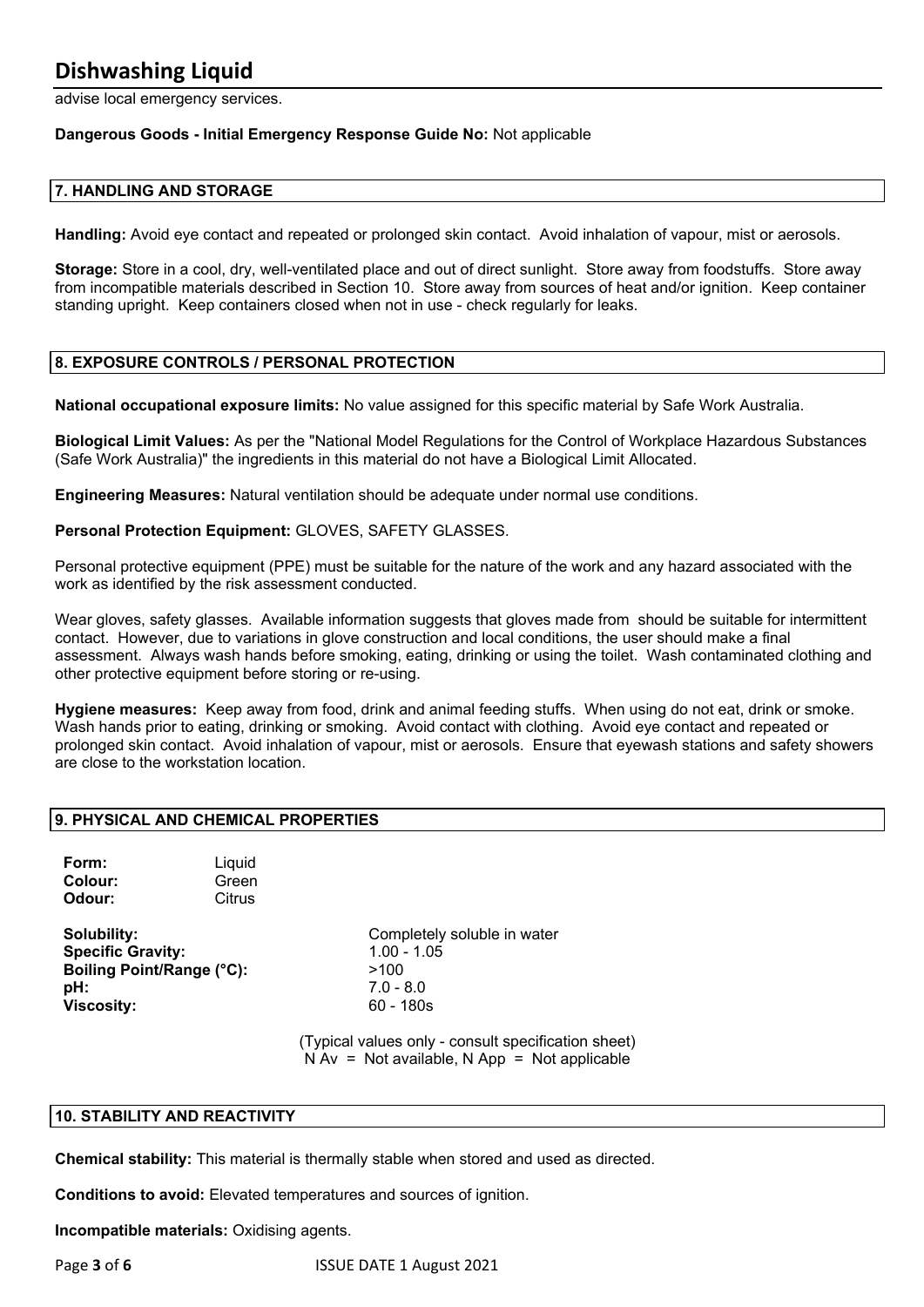**Hazardous decomposition products:** Oxides of carbon and nitrogen, smoke and other toxic fumes.

**Hazardous reactions:** No known hazardous reactions.

#### **11. TOXICOLOGICAL INFORMATION**

No adverse health effects expected if the product is handled in accordance with this Safety Data Sheet and the product label. Symptoms or effects that may arise if the product is mishandled and overexposure occurs are:

#### **Acute Effects**

**Inhalation:** Material may be an irritant to mucous membranes and respiratory tract.

**Skin contact:** Contact with skin may result in irritation.

**Ingestion:** Swallowing can result in nausea, vomiting and irritation of the gastrointestinal tract.

**Eye contact:** An eye irritant.

#### **Acute toxicity**

**Inhalation:** This material has been classified as not hazardous for acute inhalation exposure. Acute toxicity estimate (based on ingredients):  $LC_{50}$  > 20.0 mg/L for vapours or  $LC_{50}$  > 5.0 mg/L for dust and mist.

**Skin contact:** This material has been classified as not hazardous for acute dermal exposure. Acute toxicity estimate (based on ingredients):  $LD_{50}$  > 2,000 mg/Kg bw

**Ingestion:** This material has been classified as not hazardous for acute ingestion exposure. Acute toxicity estimate (based on ingredients):  $LD_{50}$  > 2,000 mg/Kg bw

**Corrosion/Irritancy:** Eye: this material has been classified as a Category 2A Hazard (reversible effects to eyes). Skin: this material has been classified as not corrosive or irritating to skin.

**Sensitisation:** Inhalation: this material has been classified as not a respiratory sensitiser. Skin: this material has been classified as not a skin sensitiser.

**Aspiration hazard:** This material has been classified as not an aspiration hazard.

**Specific target organ toxicity (single exposure):** This material has been classified as not a specific hazard to target organs by a single exposure.

#### **Chronic Toxicity**

**Mutagenicity:** This material has been classified as not a mutagen.

**Carcinogenicity:** This material has been classified as not a carcinogen.

**Reproductive toxicity (including via lactation):** This material has been classified as not a reproductive toxicant.

**Specific target organ toxicity (repeat exposure):** This material has been classified as not a specific hazard to target organs by repeat exposure.

#### **12. ECOLOGICAL INFORMATION**

Avoid contaminating waterways.

**Acute aquatic hazard:** This material has been classified as not hazardous for acute aquatic exposure. Acute toxicity estimate (based on ingredients): > 100 mg/L

**Long-term aquatic hazard:** This material has been classified as not hazardous for chronic aquatic exposure. Non-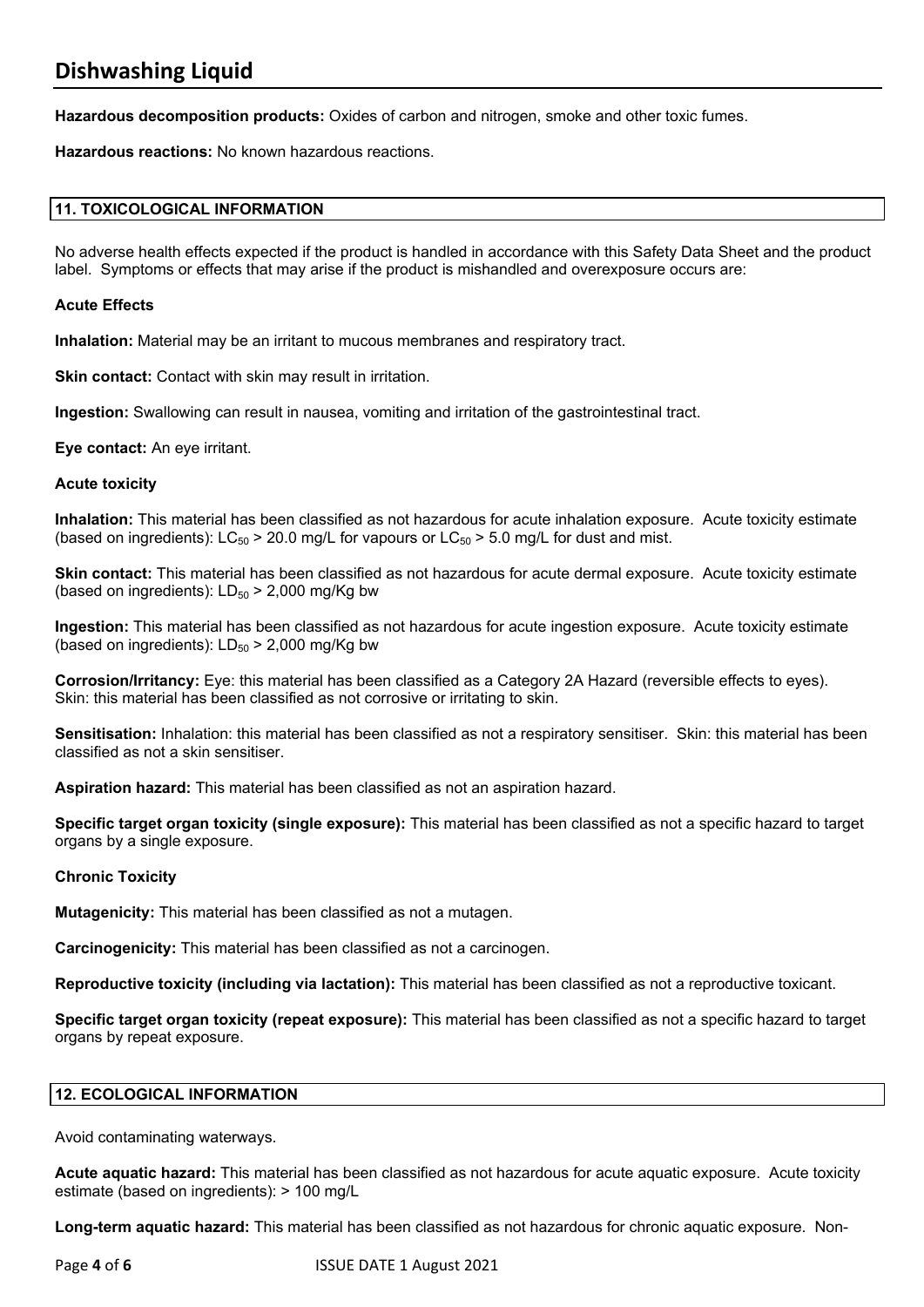## **Dishwashing Liquid**

rapidly or rapidly degradable substance for which there are adequate chronic toxicity data available OR in the absence of chronic toxicity data, Acute toxicity estimate (based on ingredients): >100 mg/L, where the substance is not rapidly degradable and/or BCF  $\leq$  500 and/or log  $K_{\text{ow}}$   $\leq$  4.

**Ecotoxicity:** No information available.

**Persistence and degradability:** No information available.

**Bioaccumulative potential:** No information available.

**Mobility:** No information available.

#### **13. DISPOSAL CONSIDERATIONS**

Persons conducting disposal, recycling or reclamation activities should ensure that appropriate personal protection equipment is used, see "Section 8. Exposure Controls and Personal Protection" of this SDS.

If possible material and its container should be recycled. If material or container cannot be recycled, dispose in accordance with local, regional, national and international Regulations.

#### **14. TRANSPORT INFORMATION**

#### **ROAD AND RAIL TRANSPORT**

Not classified as Dangerous Goods by the criteria of the "Australian Code for the Transport of Dangerous Goods by Road & Rail" and the "New Zealand NZS5433: Transport of Dangerous Goods on Land".

#### **MARINE TRANSPORT**

Not classified as Dangerous Goods by the criteria of the International Maritime Dangerous Goods Code (IMDG Code) for transport by sea.

#### **AIR TRANSPORT**

Not classified as Dangerous Goods by the criteria of the International Air Transport Association (IATA) Dangerous Goods Regulations for transport by air.

#### **15. REGULATORY INFORMATION**

#### **This material is not subject to the following international agreements:**

Montreal Protocol (Ozone depleting substances) The Stockholm Convention (Persistent Organic Pollutants) The Rotterdam Convention (Prior Informed Consent) Basel Convention (Hazardous Waste) International Convention for the Prevention of Pollution from Ships (MARPOL)